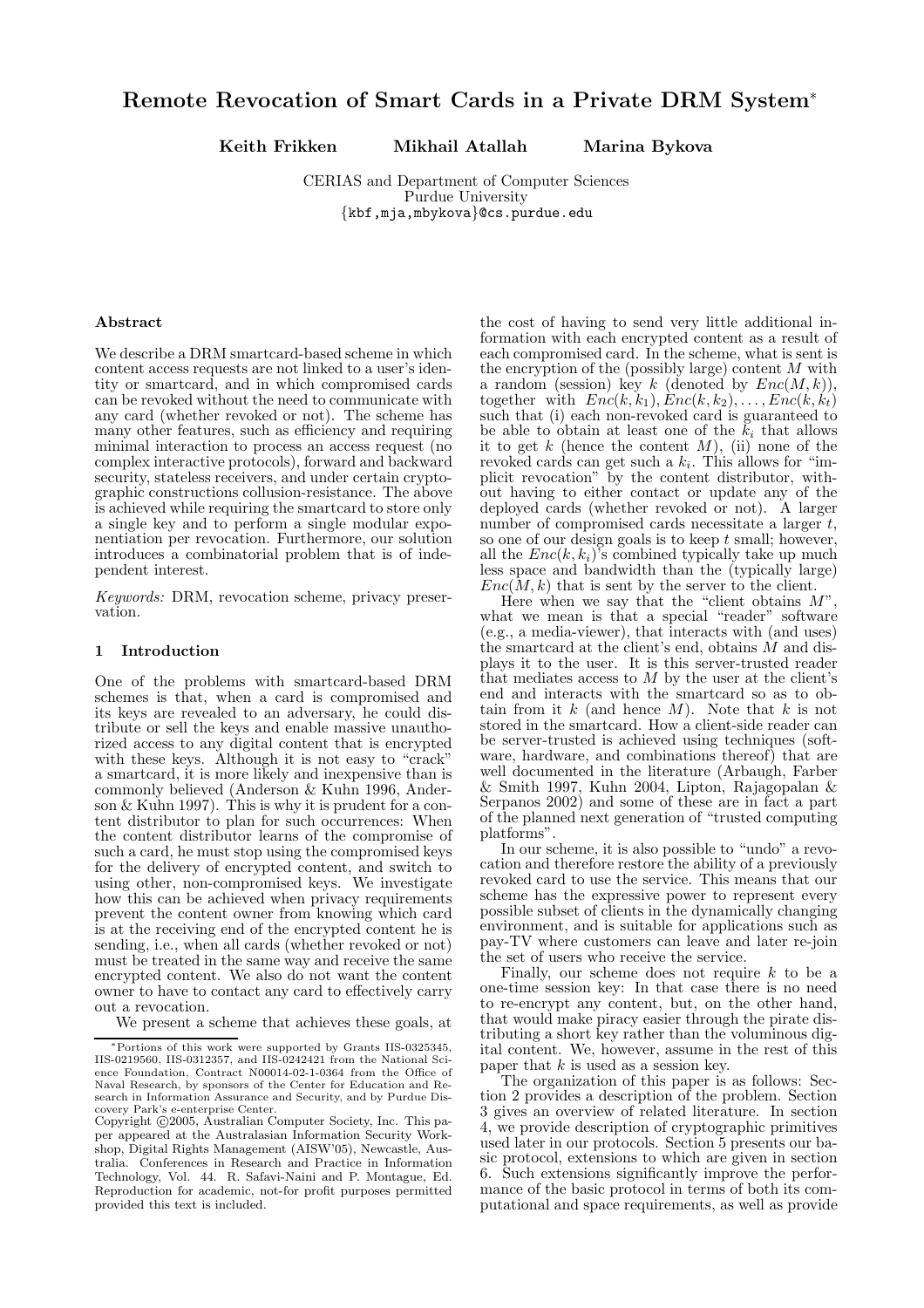generalization of the scheme to higher dimensions. In section 7, we list open problems, and finally section 8 concludes the paper.

# 2 Problem Description

Suppose  $n + 1$  users have purchased the right to access some copyrighted media for a given period of time (e.g., for a particular month), and were given for that purpose respective smartcards  $C_0, C_1, \ldots, C_n$ . Access is through one or more servers operated by the content-distributors (for this paper we assume there is a single server  $S$ , but our schemes could easily be extended to multiple servers). Although a user's smartcard  $C_i$  may have been issued to them by the server S, another possibility for the privacy-conscious user is the anonymous purchase of  $C_i$  (e.g., at a bookstore using a cash payment). The properties we seek to achieve for our scheme are the following:

- 1. Protected: Only a client with a smartcard should be able to access the data.
- 2. Private: S should not be able to determine which smartcard is making an access request. Therefore, when a client requests a message, it should send the server a request for content that gives no clue as to which  $C_i$  is requesting the content. The purpose of this is to avoid the possibility of tracking and profiling by  $S$  of a  $C_i$ 's content access patterns; such tracking would have the danger that if even once the  $C_i$  is associated with an event that is linked to the customer's real identity (e.g., access from a particular IP address), the whole access history of that individual becomes known to the server. The client would normally make the request either through some form of anonymous communication such as using a mix (e.g., (Chaum 1981)) or using a public PC at a cyber-cafe, but if the client occasionally makes a request from an IP address that can be traced back to him, then only this particular request is linked to him, not the whole history of requests he previously made using that  $C_i$ .
- 3. Revocable: S should be able to revoke a set of client's smartcards (remotely "shred" them by rendering them useless). This would occur when S learns that a smartcard has been cracked and the keys in it compromised, but it is crucial that this does not require reissuing of keys for any cards not in the revoked set, or communicating with any card (whether revoked or not).
- 4. Non-interactive: Upon receipt of a request, the server should send suitably encrypted content such that only non-revoked smartcards can decrypt it. The client and server do not engage in any protocol (such as a zero-knowledge proof) to determine whether the smartcard is valid or revoked.
- 5. Efficient: The system should be efficient in terms of both communication and computation.
- 6. Forward and backward secure: No newly added smartcards can read previous messages, and no users whose keys have been revoked can read future messages, even with collusion by arbitrarily many other users with revoked keys.

# 3 Related Work

Our work is closely related to other work on broadcast encryption. A *broadcast encryption scheme* (which, in

some sources, is also referred to as revocation scheme) allows a distribution center to securely broadcast data to a dynamically changing set of users (so called privileged users) over an insecure channel. In other words, the scheme should allow to selectively exclude a subset of users from receiving the data by carefully constructing keys used to encrypt broadcast material. Broadcast encryption was motivated by applications such as  $pay-TV$  where users who fail to pay for the service leave the set of privileged users.

The idea of broadcasting of a secret was first explored in (Berkovitz 1991), and the formal study of broadcast encryption was initiated in (Fiat  $\&$ Naor 1994). In (Fiat & Naor 1994), a scheme is given that requires each user to store  $O(k \log k \log n)$  keys and the center to broadcast  $O(k^2 \log^2 k \log n)$  messages, where  $n$  is the total number of users and  $k$ is the maximum number of excluded users (so called revocation threshold). The scheme is based on the idea of constructing a scheme that is 1-resilient (i.e., works when a single user is excluded) and applying multi-level hashing to subgroups of users to provide resilience against a larger number of excluded users. Subsequent work of (Blundo & Cresti 1994, Blundo, Mattos & Stinson 1996, Luby & Staddon 1998) and others further explore and provide analysis of broadcast encryption schemes. Many other broadcast encryption schemes based on hierarchies, secret sharing, cover-free set systems, etc. have been proposed in the literature. We categorize them based on their intended use and the underlying methods used.

Practical schemes for *multicast security* were first designed in (Wong, Gouda & Lam 1998) and (Wallner, Harder & Agee 1999). Both (Wong et al. 1998) and (Wallner  $e\check{t}$  al. 1999) are tree-based approaches that use key hierarchies and achieve  $O(\log n)$ keys per user and  $O(r \log n)$  communication overhead to revoke r users. The work in (Canetti, Garay, Itkis, Micciancio, Naor & Pinkas 1999) and (McGrew & Sherman 1998) improve (by a constant factor) on the schemes, and another work (Canetti, Malkin & Nissim 1999) studies tradeoffs between communication overhead and space requirements of the schemes. All of the work above, however, require *stateful* receivers (i.e., keys of all of the users change after a leave/join) and therefore are not appropriate in our setting where clients do not always stay online and the keys of cards not in the revoked set should stay unchanged.

Another broadcast encryption scheme based on trees (using layered subset difference) was developed (Halevy & Shamir 2002). The scheme is stateless and requires  $O(\log^{1+\epsilon} n)$  keys per user,  $O(r)$  message length, and  $\tilde{O}(\log n)$  computation per message received.

Combinatorial approaches to broadcast encryption include (Kumar, Rajagopalan & Sahai 1999) who use error-correcting codes and cover-free set systems to give solutions with  $O(k \log n)$  keys per user and  $O(k^2)$ ,  $O(k \log n)$ , and  $O(k)$  message lengths. Their scheme is threshold-based, i.e., provides  $\bar{k}$ -resilience. Another work (Garay, Staddon & Wool 2000) attempts to minimize the amount of re-carding needed per epoch by introducing so called long-lived broadcast encryption for a combinatorial threshold-based scheme. Note that schemes that provide full collusion resilience (including our own scheme) do not require re-carding at all. In (Abdalla, Shavitt & Wool 2000) the theoretical lower bounds of (Luby & Staddon 1998) were lowered by providing a relaxed definition of security. We, however, seek a solution where an adversary has a negligible probability of success.

Another related line of work goes under the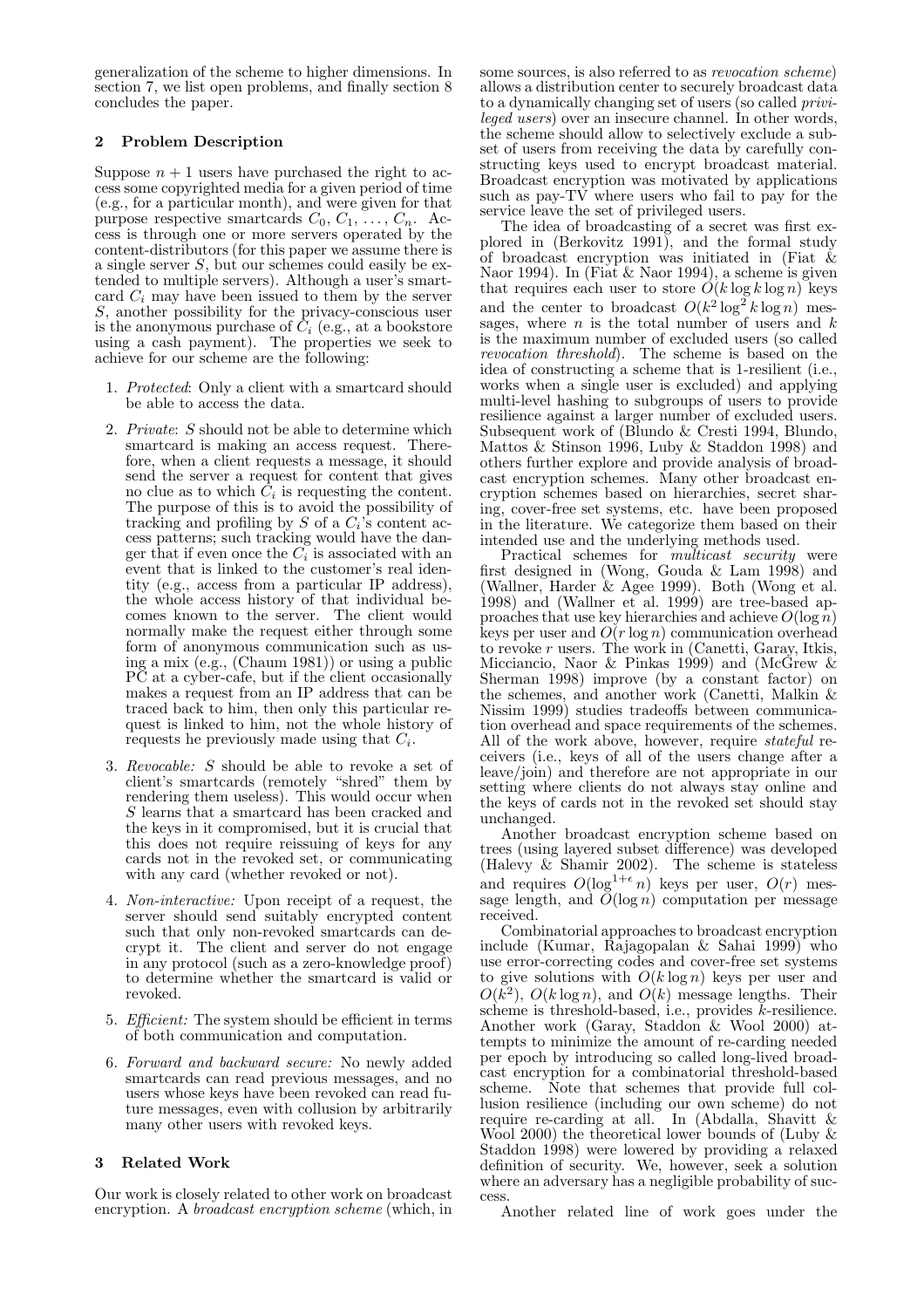name of traitor tracing. Traitor tracing schemes (such as (Chor, Fiat, Naor & Pinkas 2000, Fiat & Tassa 1999, Naor & Pinkas 1998) among many others) were introduced to help to trace pirate smartcards or decoders back to the users who produced and distributed those pirate copies to illegal subscribers. An interesting class of schemes combine tracing with revocation capabilities, thus producing new revocation schemes. For instance, (Naor & Pinkas 2000) and later (Kogan, Shavitt  $\&$  Wool 2003) describe revocation schemes based on secret sharing; their systems are, however, stateful and have a revocation threshold. Another scheme, (Naor, Naor & Lotspiech 2001), gives a tree-based stateless revocation scheme with no upper bound on the number of revocations. In this scheme, the number of keys per user is  $O(\log n)$  and  $O(\log^2 n)$ , and communication overhead is  $\hat{O}(r \log \frac{n}{r})$  and  $\hat{O}(r)$ , respectively. There is also work on trace and revocation schemes in the public setting (Naor & Pinkas 2000, Tzeng & Tzeng 2001, Dodis  $\&$  Fazio 2003), where any entity can play the role of the sender, but we concentrate only on the centralized setting in this work.

Recent work, (Attrapadung, Kobara & Imai 2003), provides a stateless revocation scheme based on oneway accumulators. In the scheme, each user needs to store  $O(1)$  keys and there is no transmission overhead because additional non-secret storage is used to store keys. This scheme allows to trade security against collusion for storage size and computational power. However, to make this scheme resilient to collusions of any size, it would require to store  $O(2^n)$  keys and each client to process  $\tilde{O}(2^n)$  keys in order to decrypt a message. The authors provide another scheme for non-decomposely-one-way accumulators that is more efficient than their other scheme but no construction for which is known to exist.

Other recent work, (Boneh & Franklin 1999), introduced a scheme that provides anonymous authentication of an arbitrary subset of smartcards. This scheme had the added property of identity escrow, but it requires an interactive protocol to be run between the smartcard and the server.

Our scheme is based on commutative one-way functions. It requires each card to store only 1 key and has  $O(r)$  message overhead (where r, as before, is the number of revoked keys) which can further be lowered if higher dimensions are used. The scheme is stateless and fully collusion resilient. Our scheme also preserves customer privacy, which is usually not addressed in other revocation schemes.

#### 4 Cryptographic Primitives

We use a pseudorandom function (such as AES) and, as was done above, when a message  $M$  is being encrypted with k, we write this as  $\widetilde{Enc}(M, k)$ . The decryption function is represented by  $Dec(.)$ .

Our primary cryptographic primitive is that of a commutative one-way function. Two functions G and  $H$  are said to be *commutative one-way functions* if: (i) both  $G$  and  $H$  are one-way functions and (ii)  $G(H(x)) = H(G(x))$ . We now present a candidate for commutative one-way functions: We use RSA in a private key manner; it is commonly believed that this function is one-way, i.e., we assume the Strong RSA Assumption (Baric & Pfitzmann 1997).

An outside party (in our case this is the server  $S$ ) chooses two large primes  $p$  and  $q$ , and computes  $N = pq$ . S also creates two values h and g that are encryption keys for N, that is,  $G(x) = x^g \text{ mod } N$  and  $H(x) = x^h \mod N$ . Note that any number of commutative functions could be generated with this scheme.

As a shorthand notation, we introduce  $H^{i}(G^{j}(x))$  to be i applications of H and j applications of  $G$ ; note that since the hash functions are invertible (given the factorization of  $N$ ) it is possible to have negative superscripts. Also, it is obvious that this scheme is commutative.

We now state an assumption for two commutative one-way functions that is key to the security properties of our paper; this assumption can easily be extended to more than two hash functions. Note that the RSA scheme described above is not such a scheme.

Assumption 1 Given two commutative hash functions G and H and any number of triplets:

 $(i_1, j_1, H^{i_1}(G^{j_1}(x))), \ldots, (i_k, j_k, H^{i_k}(G^{j_k}(x))), \quad it \quad is$ tractable to compute  $H^i(G^j(x))$  only for  $(i, j)$  such that  $\exists t \in [1, k] : i_t \leq i$  and  $j_t \leq j$ . In all other cases it is computationally intractable.

# 5 A Preliminary Protocol

In this section we present a preliminary protocol that should be viewed as a "warmup" for later ones, and postpone discussion of extended versions of the protocol until Section 6. We describe the protocol in phases, then show that is satisfies the properties outlined in Section 2, and then discuss the complexity of the protocol.

#### The Protocol

#### Server Initialization

The server keeps the following state information  $(C, \mathcal{R}, H, G, x, \mathcal{K})$ , where these state variables are initialized to:

- 1.  $C$  is the set of all cards and is initialized to  $C_0, C_1, \ldots, C_n$ . Note that the server typically does not know the identity of the user who has a particular  $C_i$  (because it may have been purchased anonymously at a public store).
- 2.  $R$  is the set of all revoked smartcards and is initialized to ∅.
- 3. H and G are commutative one-way functions that are chosen randomly by the server.
- 4. x is a random element in the domain of H and G.
- 5.  $K$  is the set of keys that are used to encrypt the messages. This is initialized to the single-element set  $\{H^n(G^n(x))\}.$

We now define a shorthand notation for the possible keys in the system: We use  $K_{i,j}$  to denote  $H^i(G^j(x))$ . Note that anyone who has key  $K_{x_1,y_1}$  can use it to generate key  $K_{x_2,y_2}$  iff  $x_1 \leq x_2$  and  $y_1 \leq y_2$  (the "only if" part is a special case of Assumption 1). We say that a tuple  $(x_1, \ldots, x_d)$  dominates another tuple  $(y_1, ..., y_d)$  iff  $\forall i \in \{1, ..., d\}, x_i \leq y_i$ .

#### Smartcard Initialization

The smartcards are given an ordering  $C_0, C_1, \ldots, C_n$ . Smartcard  $C_i$  contains key  $K_{i,n-i}$ . Note that each smartcard can initially generate the key  $K_{n,n}$ . This is depicted in Figure 1.

#### Sending a Message

When the server receives a request for digital content  $M$ , it sends back the following information:

1.  $Enc(M, k)$  where k is a random encryption key generated and used to encrypt  $M$  as a result of the request for M.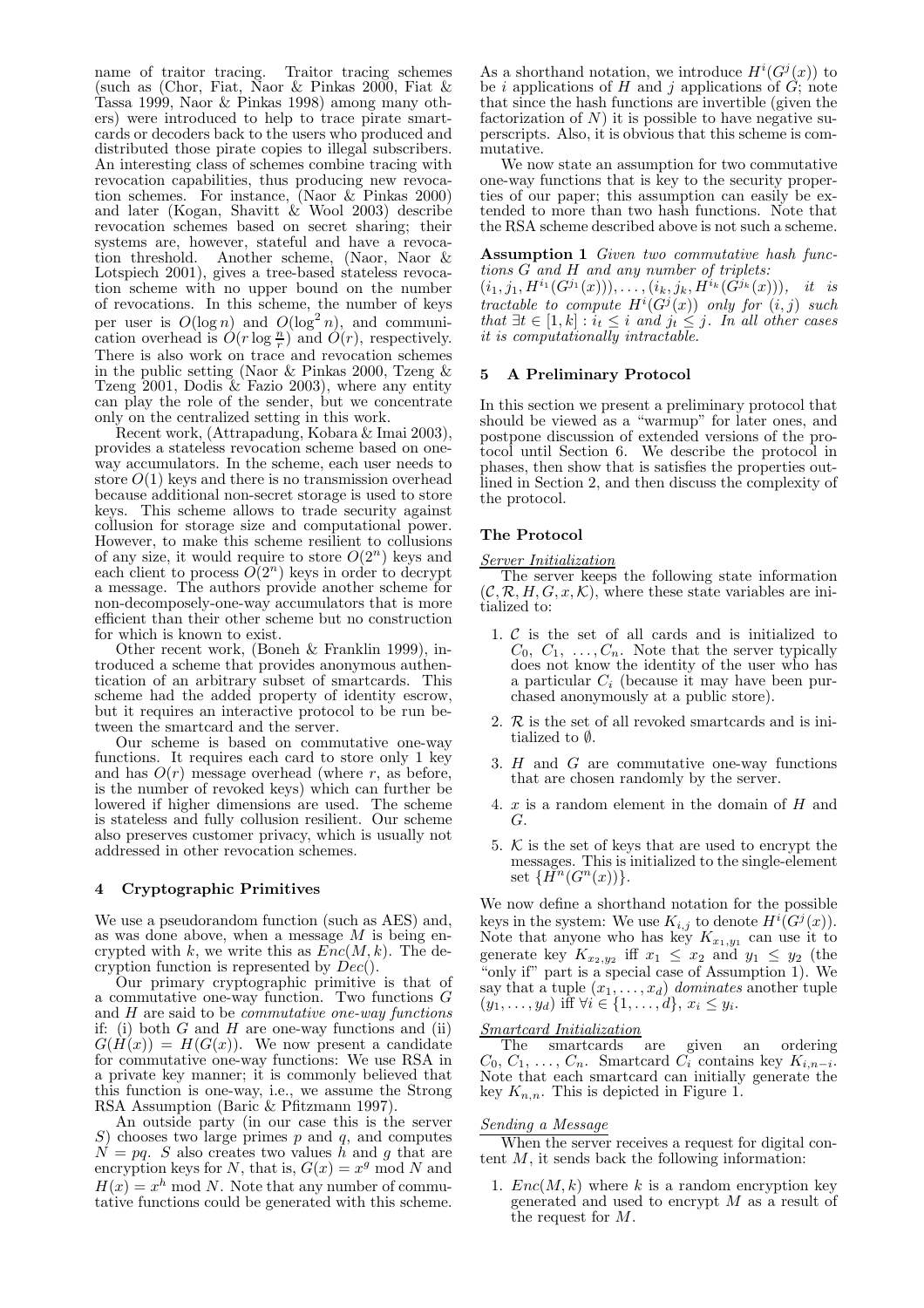

Figure 1: The keys in a system with 11 clients  $(n =$ 10), along with the system key  $K_{n,n}$ .

2. For each key  $K_{i,j} \in \mathcal{K}$ , the server sends  $(i, j), Enc(k, K_{i,j}).$ 

# Revoking Keys

Suppose a card containing key  $K_{i,j}$  is to be revoked, i.e., it no longer should be able to reach any key in  $K$ . Then the server does the following: Find all keys  $K_{x,y}$  in K such that  $(i, j)$  dominates  $(x, y)$ . Delete each such  $K_{x,y}$  from K and replace it (in K) with keys  $K_{i-1,y}$  and  $K_{x,j-1}$ . Figure 2 illustrates changes in the key set  $\mathcal K$  after a single revocation.

Note that it is possible that one of the indices of the keys is  $-1$ , in which case the key is ignored; we further discuss the issue of key elimination in Section 6.4.



Figure 2: System in Figure 1 after client  $C_6$  is revoked.

#### Proof of Scheme

At this point we state a system Invariant (1):

- 1.  $\forall C_i \in \mathcal{C} \mathcal{R}$  with key  $K_{i,n-i}, \exists K_{i,j} \in \mathcal{K}$  such that  $(i, n - i)$  dominates  $(i, j)$ . This means that every smartcard that has not been revoked has a key that can generate a key in the master key set  $K$ .
- 2.  $\forall C_i \in \mathcal{R}$  with key  $K_{i,n-i}, \forall K_{x,y} \in \mathcal{K}, (i, n-i)$ does not dominate  $(x, y)$ . This means that every smartcard that has been revoked has a key that cannot generate any key in the master key set.

**Lemma 1** The system invariant  $(1)$  holds regardless of the number of revoked keys.

Proof We show this by induction of the number of revocations. Suppose that there are no revocations, then property 2 holds trivially, since  $\mathcal{R} = \emptyset$ . Property 1 also holds since for any smartcard  $C_i \in$  ${C_0, \ldots, C_n}$ , that smartcard has key  $K_{i,n-i}$ , and thus can generate  $K_{n,n}$ , which is in  $\mathcal{K}$ .

For the induction step, suppose that  $f$  smartcards have been revoked and that the state of the system is  $(C, \mathcal{R}, H, G, x, \mathcal{K})$ . Suppose that a new client  $C_r \in \mathcal{C} - \mathcal{R}$  is to be revoked. We partition the set of keys  $K$  into two groups  $\mathcal{K}_1$  and  $\mathcal{K}_2$ , where  $\mathcal{K}_1$  are the keys reachable from  $K_{r,n-r}$  and  $\mathcal{K}_2$  is the rest of the keys. Note that  $\mathcal{K}_1$  is not empty, and let  $|\mathcal{K}_1| = k_1$ . Suppose that the keys in  $\mathcal{K}_1$  are represented  $\{K_{x_1,y_1},\ldots,K_{x_{k_1},y_{k_1}}\}$ . Now the revocation protocol replaces each of these keys by two sets of  $k_1$  keys:  $\{K_{r-1,y_1}, \ldots, K_{r-1,y_{k_1}}\}$  and  $\{K_{x_1,n-r-1},\ldots,K_{x_{k_1},n-r-1}\}.$  We must show that if a  $C_j$ 's key could reach key  $K_{x_i,y_i}$  then it can reach either  $K_{r-1,y_i}$  or  $K_{x_i,n-r-1}$ . Now  $C_j$ 's key is  $K_{j,n-j}$ ; suppose  $j < r$ , then  $j \leq r - 1$  and  $n - j \leq y_i$  (since it could reach  $K_{x_i, y_i}$ ). A similar argument can be made when  $j > r$ , and it is known that  $j \neq r$ .

We now prove that the above mentioned protocol satisfies properties  $(1)$ – $(4)$  outlined in Section 2.

#### **Theorem 1** The above protocol is protected, private, revocable, non-interactive, and backward secure.

Proof The system is protected because without a smartcard, an adversary is limited to guessing the keys. The system is trivially private, because the server sends the same message to every item request. The system is trivially non-interactive by the design of the system. The invariant property proves that the system is revocable. Finally, backward security is a natural consequence of Assumption 1, but note that this requires the usage of a family of commutative hash functions. Essentially, the assumption states that, given a set of keys, one can only generate keys that are dominated by one of the known keys.

Forward security of the scheme is shown in Section 6.5.

#### Efficiency

There are many efficiency metrics, we state these for f revocations:

- 1. Server initialization: The server needs to generate  $n+1$  cards where each requires n commutative hash functions. The apparently  $O(n^2)$  cost can easily be reduced to  $O(n \log n)$  by using a divide and conquer approach. This is improved to  $O(n)$  in Section 6.3.
- 2. Smartcard initialization: The card needs to do  $n$  commutative hash functions, which might be too expensive for a smartcard. We discuss extensions to the scheme that address the problem in Section 6.1 and Section 6.2, and reduce the card's workload to one modular exponentiation if an RSA-like scheme is used. Also, notice that a card needs to perform this computation only once at initialization and once per revocation.
- 3. Sending a message after f revocations: The server must send out at most  $f + 1$  different encryptions of the "session key"  $k$  along with each encrypted message  $Enc(M, k)$ . This is stated more formally later in Theorem 2.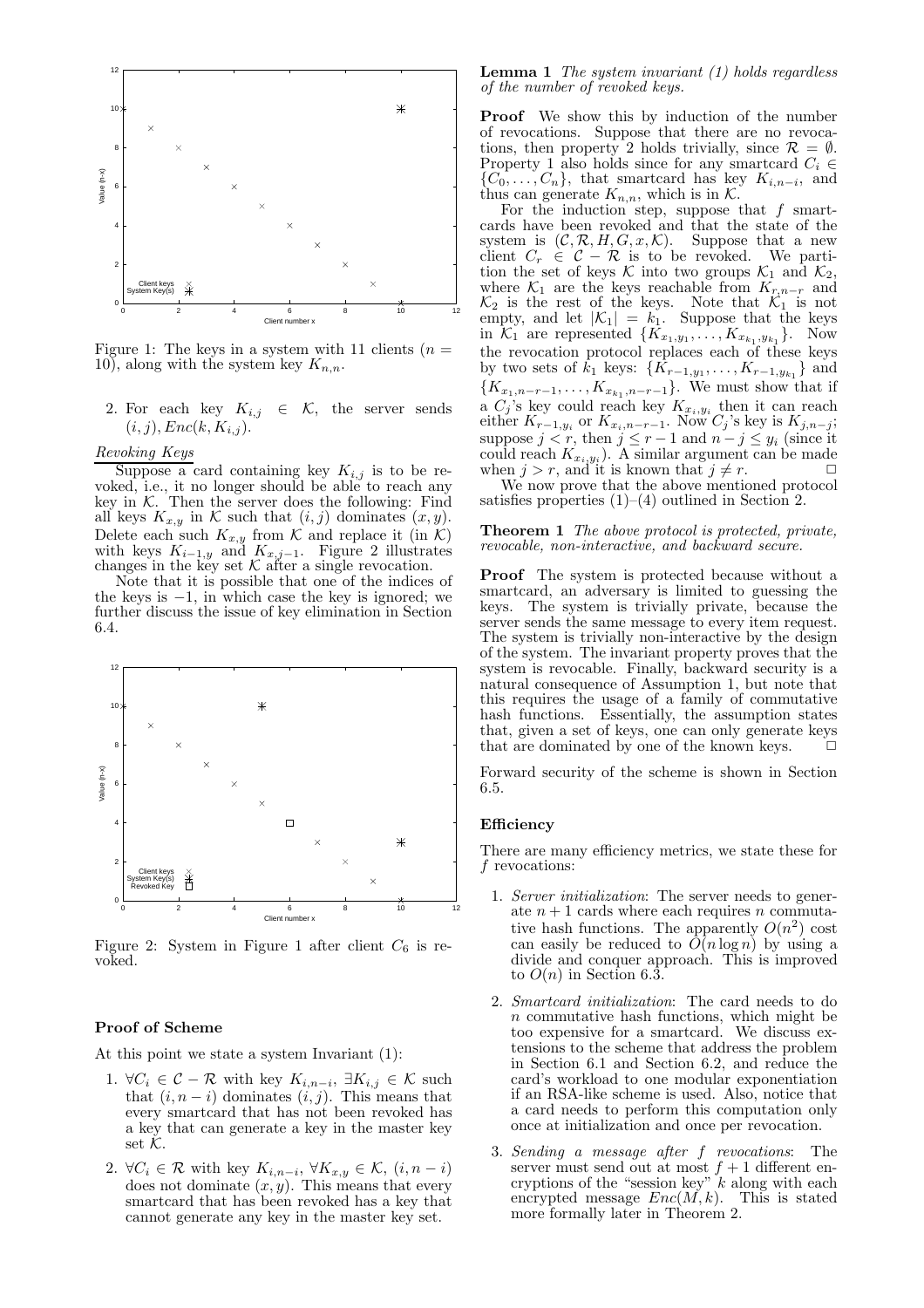4. Smartcard work after key revocation: The card must again do  $O(n)$  work (of course, the more revocations in the system the less work that needs to be done). The smartcard's work, however, in this case can also be reduced by applying the same techniques as those used during smartcard initialization.

Lemma 2 At any time in the system, any smartcard in  $C - \mathcal{R}$  will have exactly one key in K that it can reach.

**Proof** We prove this by induction on the number of revocations. Clearly, when there are no revocations, there is only one key in  $K$  and thus the statement holds.

Suppose it also holds for  $f$  revocations. Now, suppose that another card  $C_i$  that can reach key  $K_{x,y} \in \mathcal{K}$  (we know there is exactly one by the induction hypothesis) is being revoked. Clearly, any card in the range  $C_{n-y}, \ldots, C_x$  can reach this key (by system invariant each of these clients must be in  $\mathcal{C} - \mathcal{R}$ ), and thus  $n - y \leq i \leq x$ . Now the key  $K_{x,y}$  will be split into  $K_{i-1,y}$  and  $K_{x,n-i-1}$ . Clearly clients  $C_{n-y}, \ldots, C_{i-1}$  can only reach the first of these keys and clients  $C_{i+1}, \ldots, C_x$  can reach the second of these<br>keys.

Theorem 2 After f revocations, the worst-case number of keys in  $K$  is  $f+1$ , and the expected number is  $f - (f^2/n)$  with a variance of  $(2(n-f)^2f^2 - n(n-f))$  $f) f) / 2n^2(n-1).$ 

Proof By Lemma 2, each key will have at most one key that it can reach, and therefore after each revocation there will only be one key that is modified in the set. Each key that is modified produces at most two keys, which means that the number of keys increases by 1, and the worst-case bound of  $f + 1$  follows. For the average-case claim, the crucial observation is that the expected number of keys is  $1+($ the number of contiguous runs of ones in a random sequence containing f ones and  $n - f$  zeros). Runs of ones in random binary sequences are a well studied topic in probability theory, and this theorem's claims follow without much difficulty from the "theorems on runs" found in (Feller 1968). □

## 6 Extensions

#### 6.1 Grouping

In the previous scheme, before any revocations take place (i.e., when  $\mathcal{K} = \{K_{n,n}\}\)$ , a smartcard having key  $K_{a,b}$  does not need to re-compute  $K_{n,n}$  from  $K_{a,b}$  every time it makes an access request from the server: Instead, it computes  $K_{n,n}$  only the first time, and stores it for subsequent accesses. But if at some point in time a smartcard  $K_{i,j}$  is cracked and its key is posted on rogue bulletin boards on the Internet, then the server will revoke it by replacing  $K_{n,n}$  with  $K_{i-1,n}$  and  $K_{n,j-1}$  in K. An access request after such a change in  $\overline{\mathcal{K}}$  could cause the requesting smartcard to have to do  $O(n)$  commutative hash function computations to compute its new access key (which is one of the two new keys in  $K$ ). This is not efficient for smartcards; thus in this section we introduce a tradeoff, which consists of the server performing more pseudorandom function evaluations and an increased message size it sends to the smartcards in response to an access request.

This is done by breaking the smartcards into  $c$ groups with at most  $\lceil \frac{n}{c} \rceil$  cards per group and then creating a key for each group. Clearly, the cards would need to perform at most  $\hat{O}(\frac{n}{c})$  commutative function

computations, but the message size would be  $O(f+c)$ and the server would need to perform  $O(f+c)$  pseudorandom function computations.

#### 6.2 Offloading smartcard work

As smartcards are weak computational devices, it would be desirable for the smartcard to be able offload its expensive computations to a workstation. This cannot be done by just sending the workstation the key and having them do the work, as this would provide an attacker with the ability to easily retrieve the key. In this section we introduce a scheme that allows the smartcard to do a single exponentiation per key update. This technique can only be used if the base scheme being used is the RSA-based scheme (i.e., no collusion protection) or is a family of commutative trapdoor functions (rather than being one-way functions).

When issuing a smartcard  $C_i$ , the server, instead of sending  $H^i(G^{n-i}(x))$ , creates another function and its inverse  $(E, D)$ , creates a key  $E((H^{i}(G^{n-i}(x))))$ , and also puts  $\hat{D}$  on the smartcard. Now the smartcard can send  $E((H^i(G^{n-i}(x))))$  to the workstation along with H and  $\hat{G}$ . The workstation can perform the computation and send the result back to the smartcard, which can then decrypt it with  $D$  to obtain the actual key.

## 6.3 Reducing server's load

When the underlying scheme is RSA (no collusionresilience), the server's load at the card creation time can be reduced to  $O(1)$  modular exponentiations per smartcard, resulting in the total of  $O(n)$  exponentiations. This can be done by utilizing the fact that the server knows  $p$  and  $q$ : For smartcard  $C_i$ , the server is to compute  $H^{i}(G^{n-i}(x)) = x^{h^{i} \cdot g^{n-i}}$  mod N. Consequently, the server computes  $y = h^i$ .  $g^{(n-i)} \mod (p-1)(q-1)$  and performs one exponentiation  $x^y \mod N$ , where  $x^y \mod N \equiv H^i(G^{n-i}(x))$ .

#### 6.4 Filtering keys

Another way to improve the efficiency of the protocol is to reduce the number of keys in  $\check{\mathcal{K}}$  by filtering out unnecessary keys. There are two types of filtering:

- Reachability: A key in  $K$  can be filtered out if it is not reachable by any of the smartcards in  $\mathcal{C} - \mathcal{R}$ . In our previous protocol, a key  $K_{x,y}$  can be reached iff: (i)  $x \geq 0$ , (ii)  $y \geq 0$ , and (iii)  $x + y \geq n$ . This possibly reduces the number of keys from the bound in Theorem 2, but if the number of keys revoked is smaller than  $\frac{n}{2}$  then the bound is still tight in the worst case. We omit the proof in this version of the paper.
- 2. Dominance: Suppose that there are two keys  $K_{x_1,y_1}$  and  $K_{x_2,y_2}$  where  $(x_1,y_1)$  dominates  $(x_2, y_2)$ . Any key that could reach  $K_{x_1, y_1}$  could also reach  $K_{x_2,y_2}$  and thus  $K_{x_1,y_1}$  can be removed. This type of filtering does not occur in our previous protocols (trivial consequence of Lemma 2), however our subsequent protocols use this type of filtering (see sections 6.7 and 6.8).

The computational complexity of each of the above types of filtering will be discussed in section 6.7.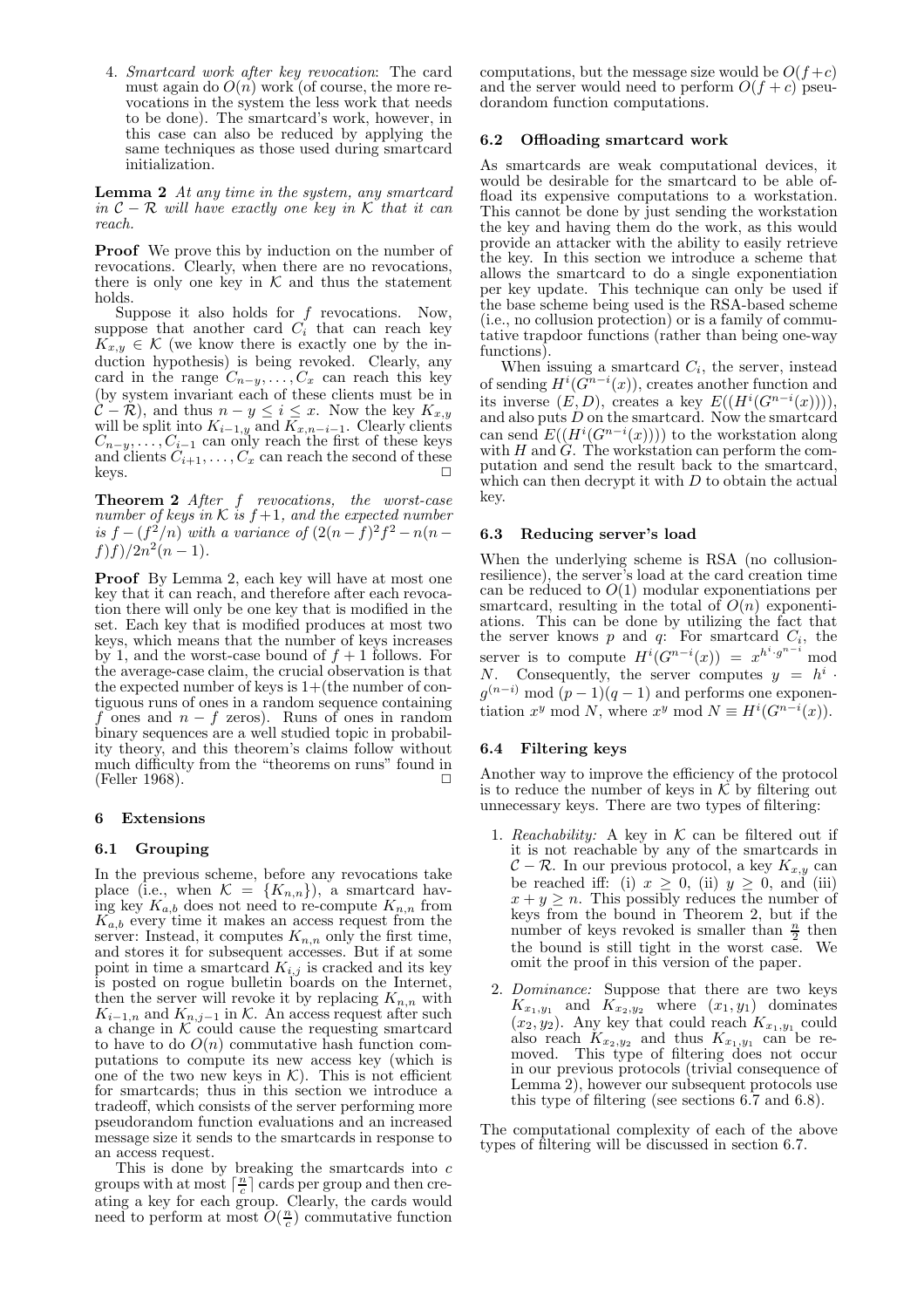#### 6.5 Adding new smartcards

In this section, we show how with slight changes to our protocol we can allow addition of new smartcards to the system. Before describing the scheme we note that in the modified protocol we assume that key filtering based on key reachability is in place.

#### Server Initialization

The server keeps the following state information  $(C, \mathcal{R}, H, G, x, \mathcal{K}, m)$ , where C, R, H, G, x, and K are defined as before. The new state variable  $m > n$ defines the total number of cards that the system can accommodate. Now the set of keys  $K$  is initialized to  ${K_{n,m}}.$ 

Smartcard Initialization Smartcard  $C_i$  contains key  $K_{i,m-i}$ .

# Adding a Smartcard

When a new smartcard  $C_{n+1}$  is created by S, it is added to the set of smartcards  $C$  and a key  $K_{n+1,m-(n+1)}$  is stored in it. If  $K_{n,x} \in \mathcal{K}$  for some  $m - n \leq x \leq m$ , then K is updated to  $(K - \{K_{n,x}\}) \cup \{K_{n+1,x}\}.$  Otherwise, a key  $K_{n+1,x}$ has been filtered out (after revocation of card  $C_n$ ) and K is updated to  $\mathcal{K} \cup \{K_{n+1,m-(n+1)}\}$ . Notice that this does not invalidate Theorem 2's result.

The message encryption and key revocation mechanisms stay unchanged. Now the reachability rule for key filtering is slightly different: a key  $K_{x,y}$  can be reached by any of the smartcards in  $\mathcal{C} - \mathcal{R}, \mathcal{C} =$  $C_0, C_1, \ldots, C_n$ , iff (i)  $0 \le x \le n$ , (ii)  $m - n \le y \le m$ , and (iii)  $x + y \ge m$ .

# Theorem 3 The above protocol is forward secure.

Proof To show that no new smartcard can generate a key to read previous messages, we use induction on the number of new smartcards. For the basic step, when there are no new smartcards in the system, the protocol is trivially forward secure.

Now suppose that  $k$  new smartcards have been added to the system, i.e.,  $C = C_0, C_1, \ldots, C_n$ ,  $C_{n+1}, \ldots, C_{n+k}$ , and the induction hypothesis (i.e., no new smartcard can read previous messages) is true. Suppose another smartcard  $C_l$ ,  $l = n+k+1$ , is added to the system with key  $K_{l,m-l}$ . The set K is updated to include key  $K_{l,j}$  reachable by  $C_l$ . Notice that no other key  $K_{x,y}$  currently in or that previously has been in K is reachable by  $C_l$ , because prior to addition of  $C_l$ ,  $\forall K_{x,y} \in \mathcal{K}$ ,  $0 \leq x \leq n+k$  and thus  $(l, m-l)$  cannot dominate  $(x, y)$ .  $\Box$ 

This modification does not affect backward security of the scheme, and Theorem 1 still holds (with the proof omitted).

## 6.6 "Undo"ing a revocation

There are two primary reasons for revocations: (i) a smartcard was cracked and (ii) the smartcard's user did not pay some fee. In the first case, the server would never want to "undo" a revocation, but suppose that in the second case the smartcard owner paid the appropriate fee. In this case it would be desirable to undo the revocation without requiring communication with the smartcard or the user to obtain a new smartcard. A consequence of such an ability would be that the server could send messages to arbitrary subsets of the smartcards.

To see that it is possible to undo a revocation, the server can easily compute a set of keys required as if the revocation did not happen, and use the resulting set for the new keys. A naive implementation of this

would require the server to perform  $O(f^2)$  work as it would have to compute  $f-1$  revocations, but this can<br>be improved to  $O(\log f)$  in a straightforward manner (we leave the details for the full version of the paper).

#### 6.7 Higher dimensions

A three-dimensional version of the scheme has the advantage of requiring a smaller number of applications of the hashes when computing a new key after a change in  $K$  due to a revocation. Specifically, instead of two hash functions  $G$  and  $H$ , there would now be three such functions  $H_1, H_2, H_3$ . (As stated in the earlier discussion of the use of RSA for such commutative functions, any number of them could be generated for the same pair of primes  $p, q$ .) A smartcard would now contain key  $K_{x,y,z}$  where  $x + y + z = n$  and  $0 \leq x, y, z \leq n$ ; hence the number of initial (i.e., before any revocation) smartcards  $m$  would be quadratic in  $n$  (whereas in the twodimensional case  $m$  was  $n$ ). The advantage here is that whereas in the two-dimensional case computing a new key (one that is dominated by the original key in the card) requires  $O(m)$  applications of the hashes, for a three-dimensional scheme this drops to  $O(\sqrt{m})$ . It is not hard to see that, for a d-dimensional scheme  $(d \geq 2)$  with m initial keys, this worst-case work is  $O(dm^{1/(d-1)})$ .

Higher dimensions therefore seem to be better in terms of cutting down on computation time. However, this advantage would be much less appealing if a higher  $d$  resulted in an uncontrolled growth in the number of keys in  $K$  as a function of the number of revocations  $\ddot{f}$ . The revocation of a key in higher dimensions is done in a natural generalization of the two-dimensional case, e.g., when a three-dimensional key  $K_{i,j,\ell} \in \mathcal{K}$  is to be revoked, the server finds all keys  $K_{x,y,z}$  in K such that  $(i, j, \ell)$  dominates  $(x, y, z)$  and for each such key it does the following:

- 1. The server deletes each such  $K_{x,y,z}$  from K and replaces it (in K) with keys  $K_{i-1,y,z}$ ,  $K_{x,j-1,z}$ , and  $K_{x,y,\ell-1}$ .
- 2. The server filters out of  $K$  the keys that dominate any other key of  $K$ , and also those that are not reachable from any of the non-revoked smartcards. Filtering eliminates keys on a massive scale (more on this later). We now briefly discuss the algorithmics of such filtering.
	- (a) Dominance-filtering is easily seen to be a computation of the minimal ("not dominating any other") vectors in a set of vectors, for which very efficient algorithms are known: Computing the minimal vectors among a set of  $\mu$  d-dimensional vectors can be done in a simple recursive manner in time  $O(\mu(\log \mu)^{d-2} + \mu \log \mu)$  (Kung, Luccio & Preparata 1975), and in time  $O(\mu(\log \mu)^{d-3}\log\log \mu + \mu \log \mu)$  using a more complicated technique (Gabow, Bentley & Tarjan 1984). There are also dynamic data structuring techniques (Overmars & Leeuwen 1981) for maintaining the minimal vectors as insertions and deletions occur.
	- (b) Reachability-filtering can be solved using dominance range counting data structures, which dynamically maintain a set of points so as to efficiently answer queries of the type "how many points in the data structure dominate the query point". The  $d$ dimensional points in the data structure correspond to the active (not revoked) card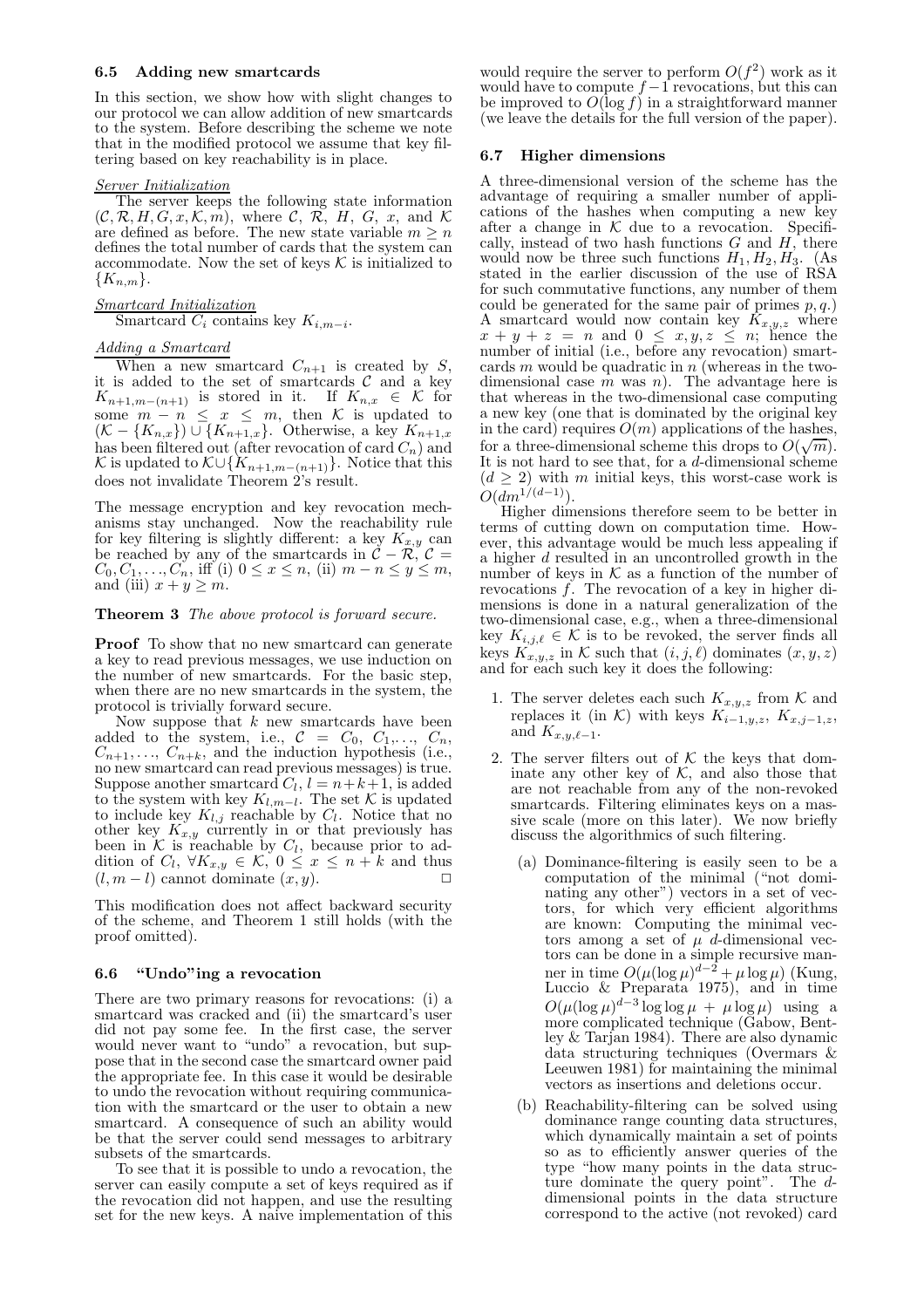keys, and a new key  $K_{i,j,\ell}$  is tested for reachability by means of a query that counts how many points in the structure dominate  $K_{i,j,\ell}$  (if that number is zero then the key is filtered out). If  $\lambda$  denotes the number of points in the data structure, then insertions, deletions, and queries can be done in time  $O(\log \lambda^d)$  each, using a variant of the usual  $O(\lambda(\log \lambda)^{d-1})$ -space range-query data structure (Willard 1985), somewhat faster using more complicated techniques (see (Agarwal 1997) for a survey).

In the special case where the original set of client keys is full, i.e., in  $d$  dimensions it consists of all keys  $K_{x_1,x_2,...,x_d}$  where  $x_i$ are all non-negative and the  $\sum_{i=1}^{d} x_i = n$  for a fixed value *n*, it is possible to determine if a key is reachable in  $O(d)$  time. We now present how this can be done for three dimensions, which easily extends to d dimensions. A key  $K_{x,y,z}$  is reachable iff (i)  $x, y,$  and  $z$  are non-negative, and (ii)  $x + y + z \geq n$ . The proof that this is a necessary and sufficient condition will be given in the full version of the paper.

We can also prove that  $\Vert K \Vert = O(df)$ ; the proof will be given in the full paper. Figure 3 gives experimental data on how  $\parallel \mathcal{K} \parallel$  changes with f for random revocations — note that df is an over-estimate of  $\mathcal{K} \parallel \mathcal{K} \parallel$ , especially for larger values of f. A probabilistic analysis similar to the one we did for the case  $d = 2$  clearly needs to be done, and is left for future work.



Figure 3: Number of Keys in System in (3-D).

#### 6.8 Hypercube

It is interesting to see what happens when  $n = 1$  and the d-dimensional "grid graph" of keys is one where the length  $n+1$  of each dimension is 2 (because each key's dimension is now 0 or 1). The graph so-defined is then a  $2^d$ -node hypercube. Recall that a hypercube of dimension d is a graph that consists of  $2^d$  vertices which are uniquely labeled with bitstrings of length  $d$ , where two vertices are connected by an edge iff their respective bitstrings differ from each other in exactly one bit position (i.e., they are equal for  $d-1$  bits). Å vertex has therefore degree d.

In this case of a hypercube, it is not interesting to define the initial set of keys as those for which  $K_{i_1,\dots,i_d}$ satisfies  $i_1 + \ldots + i_d = n$ : This is because  $n = 2$ 

and there would only be  $m = d$  initial keys, which is too small a number to be useful. The number of initial keys would be exponential in  $d$  if we defined the initial set of keys to be those for which  $K_{i_1,\ldots,i_d}$ satisfies  $i_1 + \ldots + i_d = d/2$ :

$$
m = \binom{d}{d/2} \sim 2^d \sqrt{2/(\pi d)}
$$

where Stirling's approximation was used.

With such an exponential (in  $d$ ) number of initial keys, the work done (for still-valid smartcards) as a result of a revocation is now  $O(d)$  and therefore asymptotically  $O(\log m)$ . Contrast this with, for example, the three-dimensional case where it was  $O(\sqrt{m})$ . The cost of this improvement, in terms of how  $\parallel \mathcal{K} \parallel$ changes with  $f$ , is quite acceptable: Figure 4 gives experimental data on how  $\parallel \mathcal{K} \parallel$  changes with f for random revocations.



Figure 4: Number of Keys in System in a Hypercube.

## 7 Open Problems

In this section we list several open problems as directions for future work.

**Open Problem 1** In the higher dimensional schemes for d dimensions, what is a tight upper bound for the number of keys after f failures? What is the expected number of keys after f failures?

Open Problem 2 In the hypercube schemes of d dimensions, what is a tight upper bound for the number of keys after f failures? What is the expected number of keys after f failures?

**Open Problem 3** Is there a way to achieve similar results without requiring the smartcard to perform any modular exponentiations?

#### 8 Conclusions

In this work we described a new revocation scheme based on commutative one-way functions that prevents owners of revoked smartcards from using the service and at the same time preserves privacy of legitimate cardholders. This scheme has the same expressive power as other revocation schemes previously described in the literature: it allows to revoke smartcards and then later "undo" a revocation, which lets the scheme to represent every possible subset of the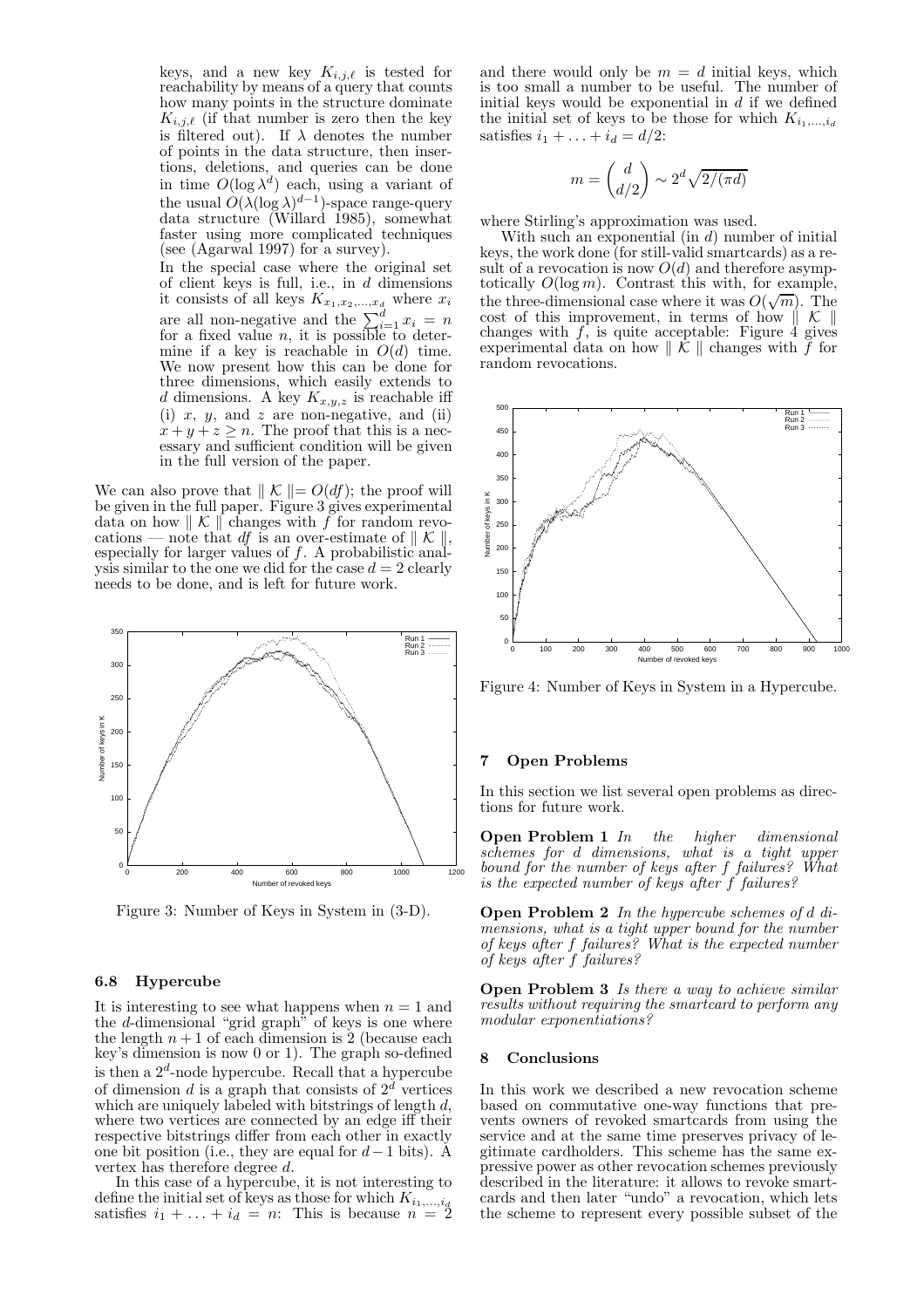smartcards and be suitable for a wide range of applications.

Our scheme works with stateless receivers, i.e., no interaction between smartcards and the center is required when a smartcard is revoked or, in turn, added to the set of cards who have access to the service. Our scheme is also fully backward and forward secure in the presence of commutative one-way hash functions: no newly added cards can read previous messages, and no revoked cards can obtain access to future messages, even if they collude with any number of other revoked cards.

Our base scheme requires each smartcard to store only one key, has  $O(r)$  communication overhead where  $r$  is the current number of revoked cards, and one modular exponentiation at the smartcard's end per revocation if an RSA-like scheme is used. Hence, this scheme outperforms many other known revocations schemes in terms of the number of keys stored per smartcard, communication overhead, or both.

In order to make our scheme more efficient, we introduce higher dimensions into the base model. Higher dimensions allow for a reduced number of keys, i.e., smaller communications overhead (as low as  $O(\log r)$  in a hypercube) and less work performed by a smartcard. Higher dimensions are, however, generally more difficult to analyze: our scheme is not fully explored in higher dimensions, thus providing directions for future work.

#### References

- Abdalla, M., Shavitt, Y. & Wool, A. (2000), 'Key management for restricted multicast using broadcast encryption', IEEE/ACM Transactions on Networking 8(4), 443–454.
- Agarwal, P. K. (1997), Range searching, in J. E. Goodman & J. O'Rourke, eds, 'Handbook of Discrete and Computational Geometry', CRC Press LLC, Boca Raton, FL, chapter 31, pp. 575–598.
- Anderson, R. & Kuhn, M. (1996), Tamper resistance - a cautionary note, in 'USENIX Workshop on Electronic Commerce', pp. 1–11.
- Anderson, R. & Kuhn, M. (1997), Low cost attacks on tamper resistant devices, in 'International Workshop on Security Protocols', pp. 125–136.
- Arbaugh, W., Farber, D. & Smith, J. (1997), A secure and reliable bootstrap architecture, in 'IEEE Symposium on Security and Privacy', pp. 65–71.
- Attrapadung, N., Kobara, K. & Imai, H. (2003), Broadcast encryption with short keys and transmissions, in 'ACM Workshop on Digital Rights Management (DRM'03)', pp. 55–66.
- Baric, N. & Pfitzmann, B. (1997), Collision-free accumulators and fail-stop signature schemes without trees, in 'Advances in Cryptology – EURO-CRYPT'97', LNCS, Springer–Verlag, pp. 480– 494.
- Berkovitz, S. (1991), How to broadcast a secret, in 'Advances in Cryptology – EUROCRYPT'91', Vol. 547 of LNCS, Springer–Verlag, pp. 535–541.
- Blundo, C. & Cresti, A. (1994), Space requirements for broadcast encryption, in 'Advances in Cryptology – CRYPTO'94', Vol. 950 of LNCS, Springer–Verlag, pp. 287–298.
- Blundo, C., Mattos, L. F. & Stinson, D. (1996), Trade-offs between communication and storage in unconditionally secure schemes for broadcast

encryption and interactive key distribution, in 'Advances in Cryptology – CRYPTO'96', Vol. 1109 of LNCS, Springer–Verlag, pp. 387–400.

- Boneh, D. & Franklin, M. (1999), Anonymous authentication with subset queries (extended abstract), in 'ACM Conference on Computer and Communications Security', ACM Press, pp. 113– 119.
- Canetti, R., Garay, J., Itkis, G., Micciancio, D., Naor, M. & Pinkas, B. (1999), Multicast security: a taxonomy and some efficient constructions, in 'IEEE INFOCOM'99', pp. 708–716.
- Canetti, R., Malkin, T. & Nissim, K. (1999), Efficient communication-storage tradeoffs for multicast encryption, in 'Advances in Cryptology – EUROCRYPT'99', Vol. 1592, Springer–Verlag, pp. 459–474.
- Chaum, D. (1981), 'Untraceable electronic mail, return addresses, and digital pseudonyms', Communications of the  $AC\overline{M}$  **24**(2), 84–88.
- Chor, B., Fiat, A., Naor, M. & Pinkas, B. (2000), 'Tracing traitors', IEEE Transactions on Information Theory  $46(3)$ , 893-910.
- Dodis, Y. & Fazio, N. (2003), Public key trace and revoke scheme secure against adaptive chosen ciphertext, in 'Public Key Cryptography (PKC'03)', Vol. 2567 of LNCS, pp. 100–115.
- Feller, W. (1968), An Introduction to Probability Theory and Its Applications, Volume 1, Wiley.
- Fiat, A. & Naor, M. (1994), Broadcast encryption, in 'Advances in Cryptology – CRYPTO'93', Vol. 773 of LNCS, Springer–Verlag, pp. 480–491.
- Fiat, A. & Tassa, T. (1999), Dynamic traitor tracing, in 'Annual International Cryptology Conference on Advances in Cryptology', Springer– Verlag, pp. 354–371.
- Gabow, H., Bentley, J. & Tarjan, R. (1984), Scaling and related techniques for geometry problems, in 'Annual ACM Symposium on Theory of Computating', pp. 135–143.
- Garay, J., Staddon, J. & Wool, A. (2000), Long-lived broadcast encryption, in 'Advances in Cryptology – CRYPTO'00', Vol. 1880 of LNCS, Springer–Verlag, pp. 333–352.
- Halevy, D. & Shamir, A. (2002), The lsd broadcast encryption scheme, in 'Advances in Cryptology – CRYPTO'02', Vol. 2442 of LNCS, Springer– Verlag, pp. 47–60.
- Kogan, N., Shavitt, Y. & Wool, A. (2003), A practical revocation scheme for broadcast encryption using smart cards, in 'IEEE Symposium on Security and Privacy', pp. 225–235.
- Kuhn, M. (2004), The trustno1 cryptoprocessor concept, Technical report, Purdue University.
- Kumar, R., Rajagopalan, S. & Sahai, A. (1999), Coding constructions for blacklisting problems without computational assumptions, in 'Advances in  $Cryptology - CRYPTO'99'$ , Vol. 1666 of *LNCS*, Springer–Verlag, pp. 609–623.
- Kung, H., Luccio, F. & Preparata, F. (1975), 'On finding the maxima of a set of vectors', Journal of the ACM 22, 469–476.